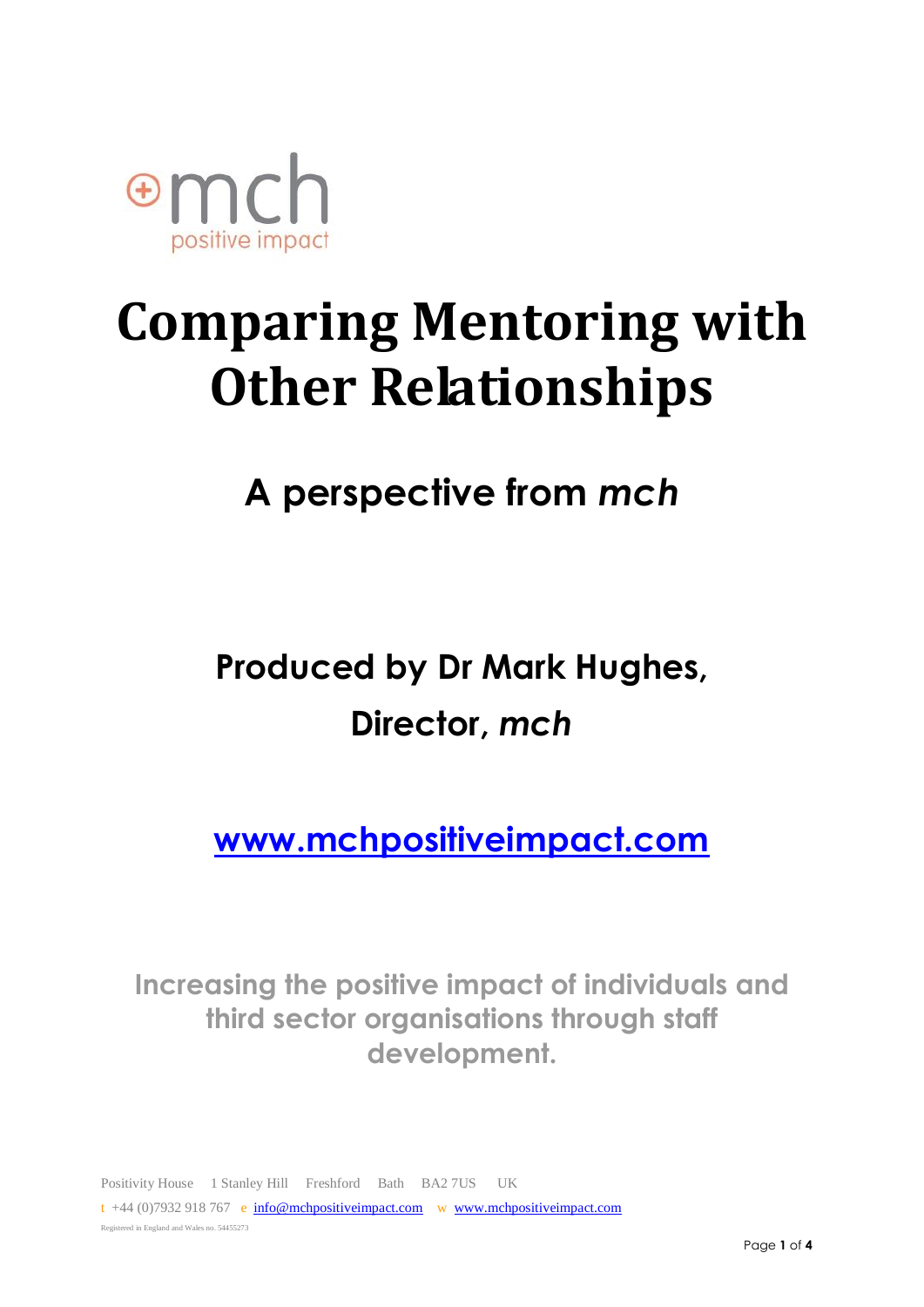## **Definitions and Descriptions of Mentoring**

While *mch* is not 'tied' to any one definition of mentoring, it is mindful of and agrees with the following definitions;

*"Mentoring supports a plan. It requires a relationship built upon trust. Through the relationship, the mentor supports the mentee through interventions designed to help achieve a sense of belonging."*

*The former charity, Believe*

*"Mentoring is a structured and trusting relationship that brings young people together with caring individuals who offer guidance, support and encouragement aimed at developing the competence and character of the mentee."*

*The US organisation Mentor/National Mentoring Partnership*

*"Mentoring is 'off-line' help by one person to another in making significant transitions in knowledge, work or thinking."* 

*Mentoring Executives and Directors, Clutterbuck & Megginson*

### **Definitions of Other Relationships**

Mentoring is one of many relationships that can be found in a working environment. Other relationships include:

#### *Buddying*

Buddying is an informal, friendly 'confessional' process in which experiences and insights are shared. It offers low-level support with little sense of progression and is generally only shortterm, assisting a transition to a new job or new role.

#### *Shadowing*

A job role can be shadowed by an individual with an interest in learning about the role, without necessarily aspiring to do that particular job. The reasons for wishing to gain experience through shadowing and observation need to be clear and understood prior to the activity taking place. Shadowing might take the form of peer-to-peer conversation about their shared observation of practice. This could develop into a continuing professional peer relationship – i.e., peer mentoring.

#### *Advising*

Advising constitutes a conversation about professional issues that arise in a specific context (e.g., career orientation; possible new directions for the future; professional development opportunities; new networks and partnerships; marketing; budgeting).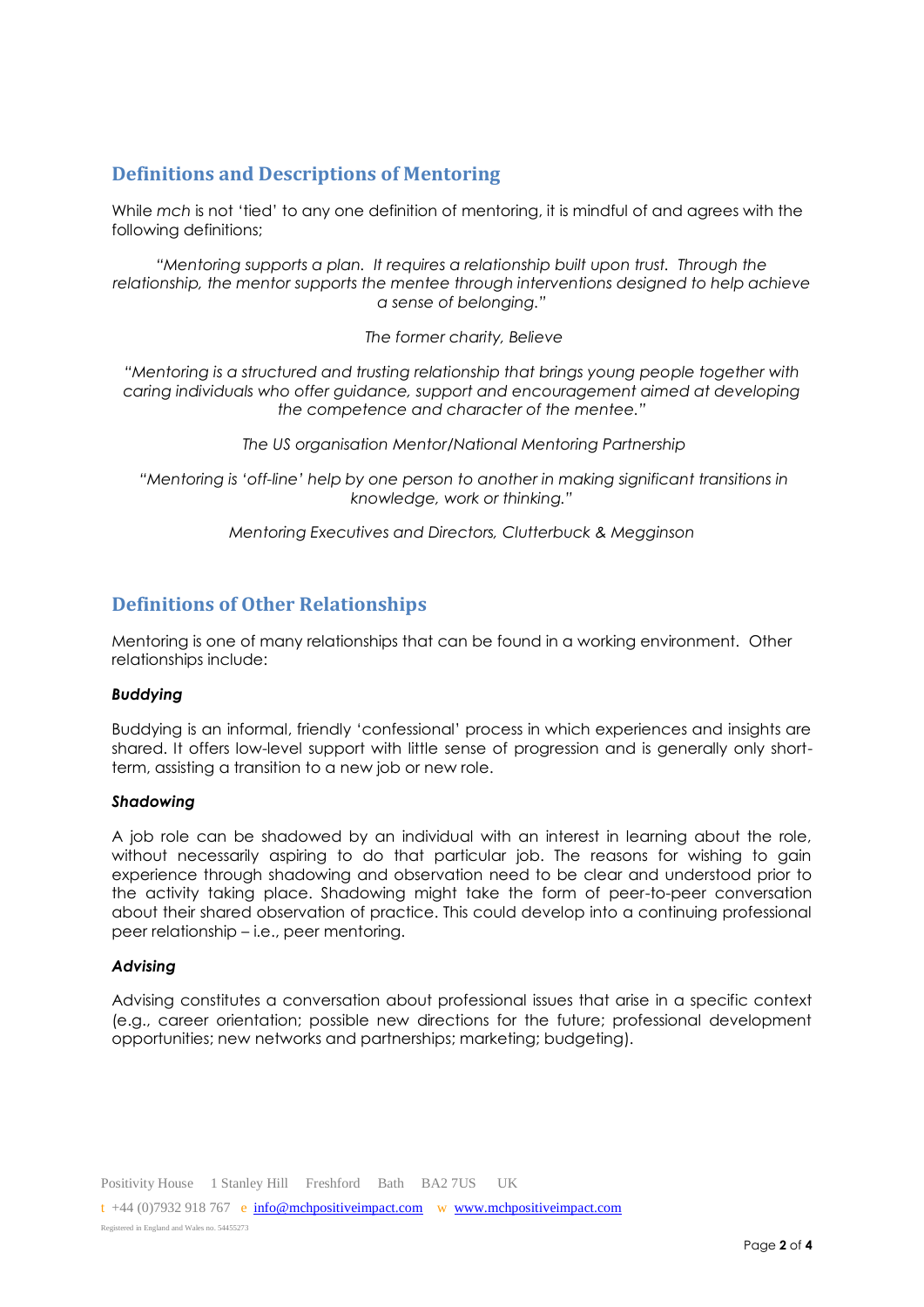#### *Tutoring*

Tutoring is an intentional, goal-oriented activity aimed at fostering understanding and knowledge.

#### *Instructing*

Instructing comprises a didactic form of imparting and passing on specialist knowledge and skills.

#### *Facilitating*

Facilitating is a dynamic, non-directive way of generating a conversation aimed at enabling or empowering a person(s) to take responsibility for their own learning and practice.

#### *Coaching*

Coaching is an enabling process aimed at enhancing learning and development with the intention of improving performance in a specific aspect of practice. It has a short-term focus with an emphasis on immediate issues. (e.g. How can I improve my performance in this particular area? What are the most appropriate ways of making my team work together more effectively?)

### **How Mentoring Compares with and can Incorporate these Relationships**

At times, mentoring can incorporate many of the above relationships including coaching, facilitating and advising. The extent to which these other relationships are incorporated into mentoring is often determined by:

- (i) The individual circumstances of the mentee
- (ii) The ground rules that are mutually set at the beginning of the relationship
- (iii) The skill and experience of the mentor

Mentoring often has a longer-term focus than other relationships and one that is designed to help an individual place their creative, personal and professional development in context. Consequently, some of the most fundamental of questions can be addressed:

- Why am I doing what I do?
- How do I perceive my identity? In what ways does this impact on my professional life and work?
- Where am I going?
- What determines my long-term goals?